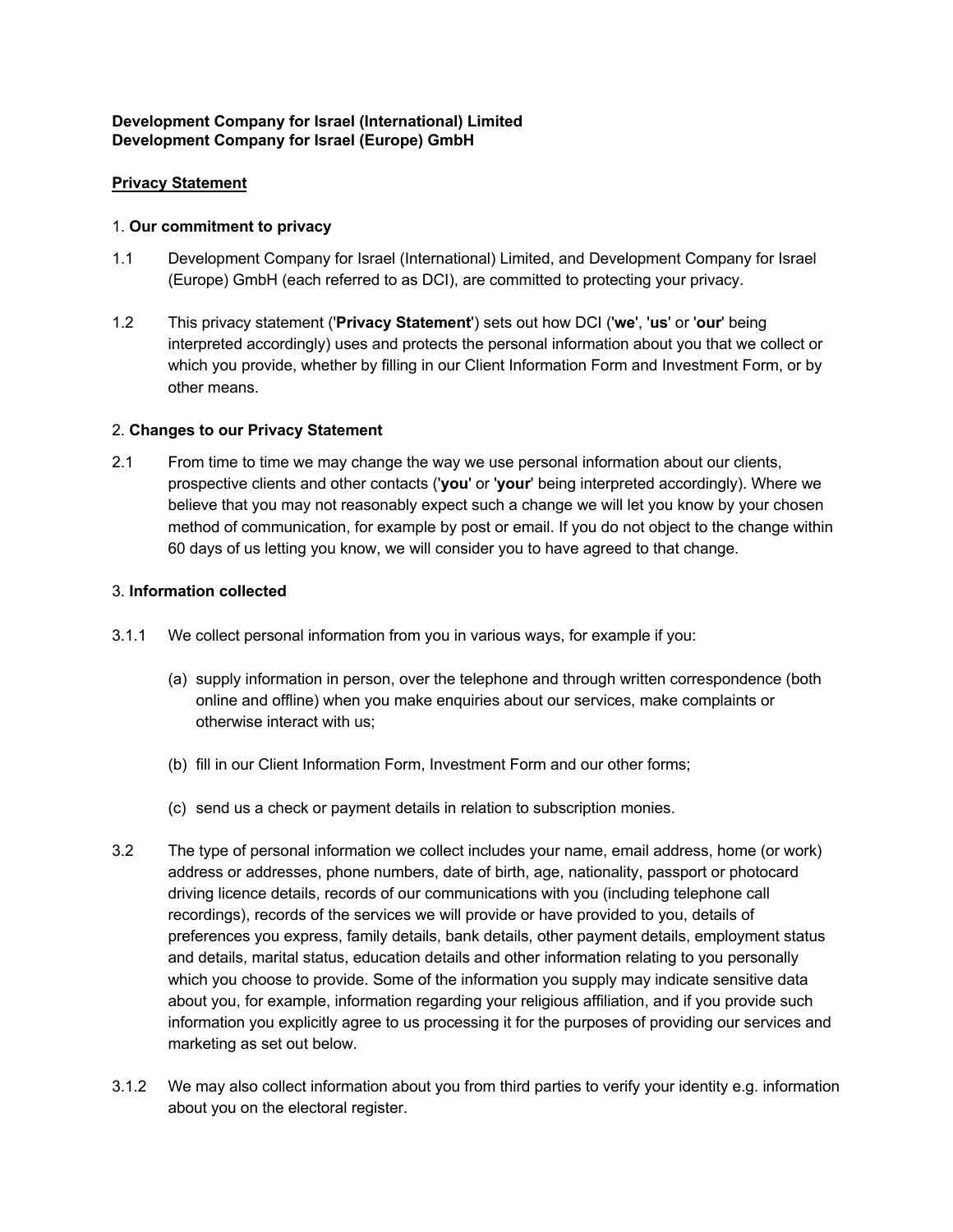- 3.4 Such personal information is referred to in this Privacy Statement as 'Personal Data'.
- 3.5 If you choose not to provide Personal Data, we may not be able to comply with a request for information or provide you with our services.

#### 4. **Information about third parties**

4.1 Please ensure that any Personal Data you supply to us which relates to third parties, including family members or others on whose behalf you purchase an Israel Bond and Politically Exposed Persons to whom you have a connection, is provided to us with their consent and knowledge of our proposed use of their Personal Data.

#### 5. **How We Store and Use Your Personal Data**

- 5.1 We may use your Personal Data for the following purposes:
	- (a) **Transactional purposes**: to prepare your application for Israel Bonds, transfer it to the Fiscal Agent, and assist in the associated payment and administration necessary to complete your subscription.
	- (b) **Identity verification**: to prevent or detect fraud or money laundering we may be legally required to process and share your information with fraud prevention agencies for the purpose of verifying your identity where you wish to proceed with an application for Israel Bonds.
	- (c) **Regulatory compliance**: to retain client or prospective client records where necessary to comply with our legal and regulatory obligations.
	- (d) **Marketing communications**: We may contact you by post from time to time, unless you have told us that you do not want to receive these communications. Where you have expressly consented to us doing so in accordance with applicable law, we may contact you for marketing purposes electronically (e.g. email, MMS, SMS or through social media) or by telephone. When we send marketing communications to you by email, you will be given an opportunity to unsubscribe from such communications. You may also opt out of receiving marketing communications from us at any time by informing us at the following email address: [infoEN@israelbondsintl.com](mailto:infoEN@israelbondsintl.com)
	- (e) **Marketing analysis**: We may use your Personal Data for the legitimate interest of internal marketing analysis, for example, to assess the success of our marketing methods and campaigns.
	- (f) **Profiling**: Please note that we may occasionally use Personal Data for the legitimate interest of conducting profiling of certain clients, prospective clients and contacts in our database. This will help us target communications with you in a more focused and efficient way, helping us reduce the chances of you receiving inappropriate or irrelevant communications. You can object to such use of your Personal Data for profiling at any time by contacting us at the address shown in the Contact section below.

We may also use your Personal Data for other purposes that you expressly consent to from time to time.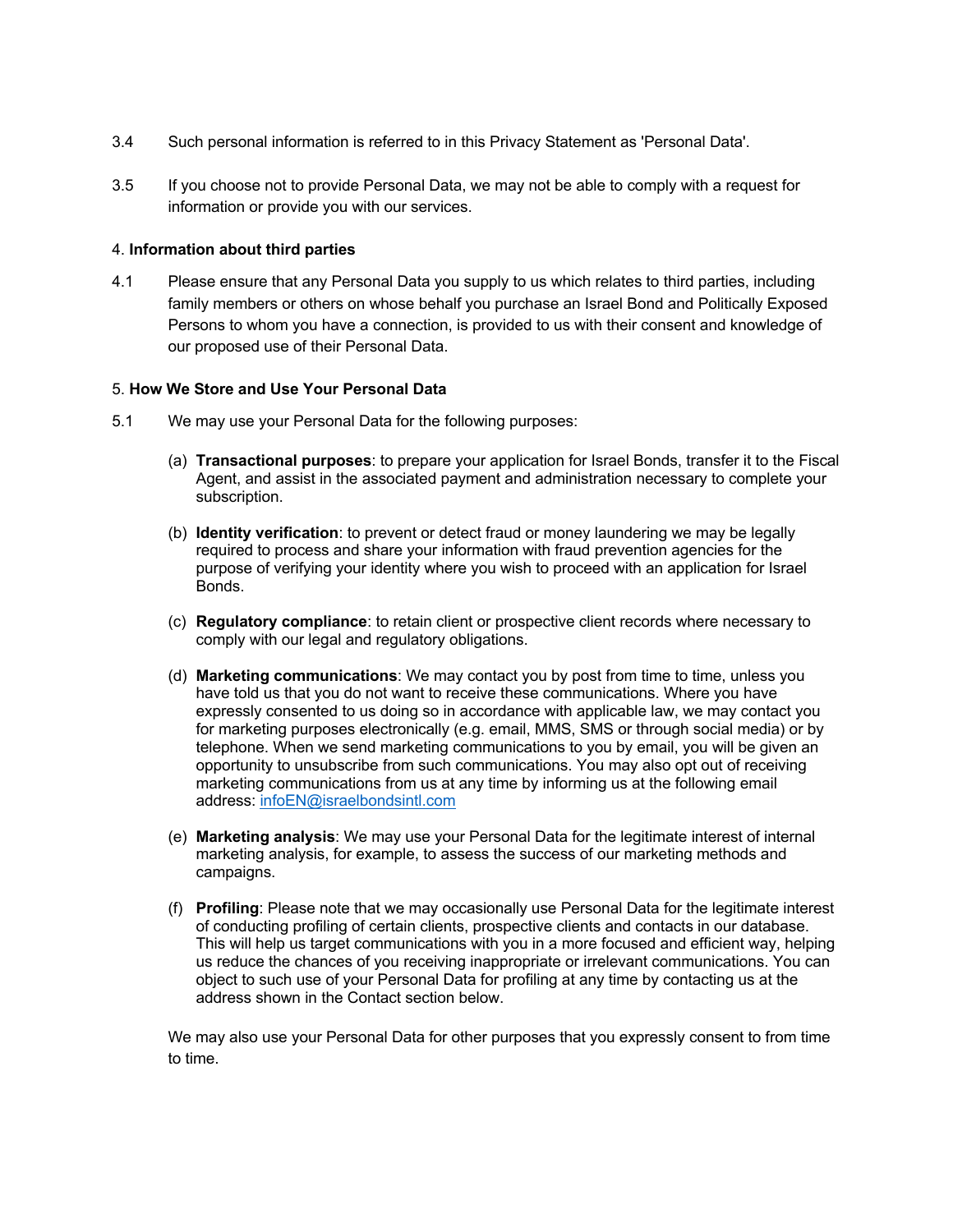### 6. **Legal Obligations**

6.1 We collect and process your Personal Data in accordance with applicable laws that regulate data protection and privacy. This includes, without limitation, national laws implementing the EU Data Protection Directive (95/46/EC) and from 25 May 2018 the EU General Data Protection Regulation (2016/679).

## 7. **Disclosing to third parties**

- 7.1 We will not disclose Personal Data to third parties without you knowing about it. The exceptions are:
	- (a) Where we are legally required to do so, where we need the assistance of third parties processors or need to share your data in order to provide our services – for example your Personal Data may be provided to other companies in our group, the Fiscal Agent, the State of Israel and our email and telephone systems providers for the purposes set out above.
	- (b) In the event of reorganisation or change of control of DCI, Personal Data we hold may be transferred to that reorganised entity or incoming controller for the continued provision of the services.
- 7.2 We always aim to ensure that Personal Data is only used by those third parties for lawful purposes in accordance with this Privacy Statement.

#### 8. **International Transfers**

- 8.1 Your Personal Data may be transferred to, processed and stored at, a destination outside the European Economic Area ('**EEA**'), in which case we will take steps to ensure that your privacy rights continue to be protected. By submitting your Personal Data to us you consent to this storing, processing or transfer. In particular you acknowledge that:
	- (a) Personal Data that we collect may be processed by staff or contractors of our group companies who are based in our international offices, some of which may be outside the EEA, although we will only do so in accordance with applicable law;
	- (b) your Personal Data may be sent to Israel, a country which the European Commission has decided has an adequate level of protection for personal data; and
	- (c) your Personal Data may be processed in Canada by the Fiscal Agent (Computershare) retained by the State of Israel.

#### 9. **Retention period**

- 9.1 We will retain certain Personal Data in respect of financial transactions for as long as the law requires us to for tax, accounting and investment administration purposes.
- 9.2 In respect of the holding of Personal Data for direct marketing purposes, we will retain this in line with applicable law and guidance of competent regulatory authorities. We will delete Personal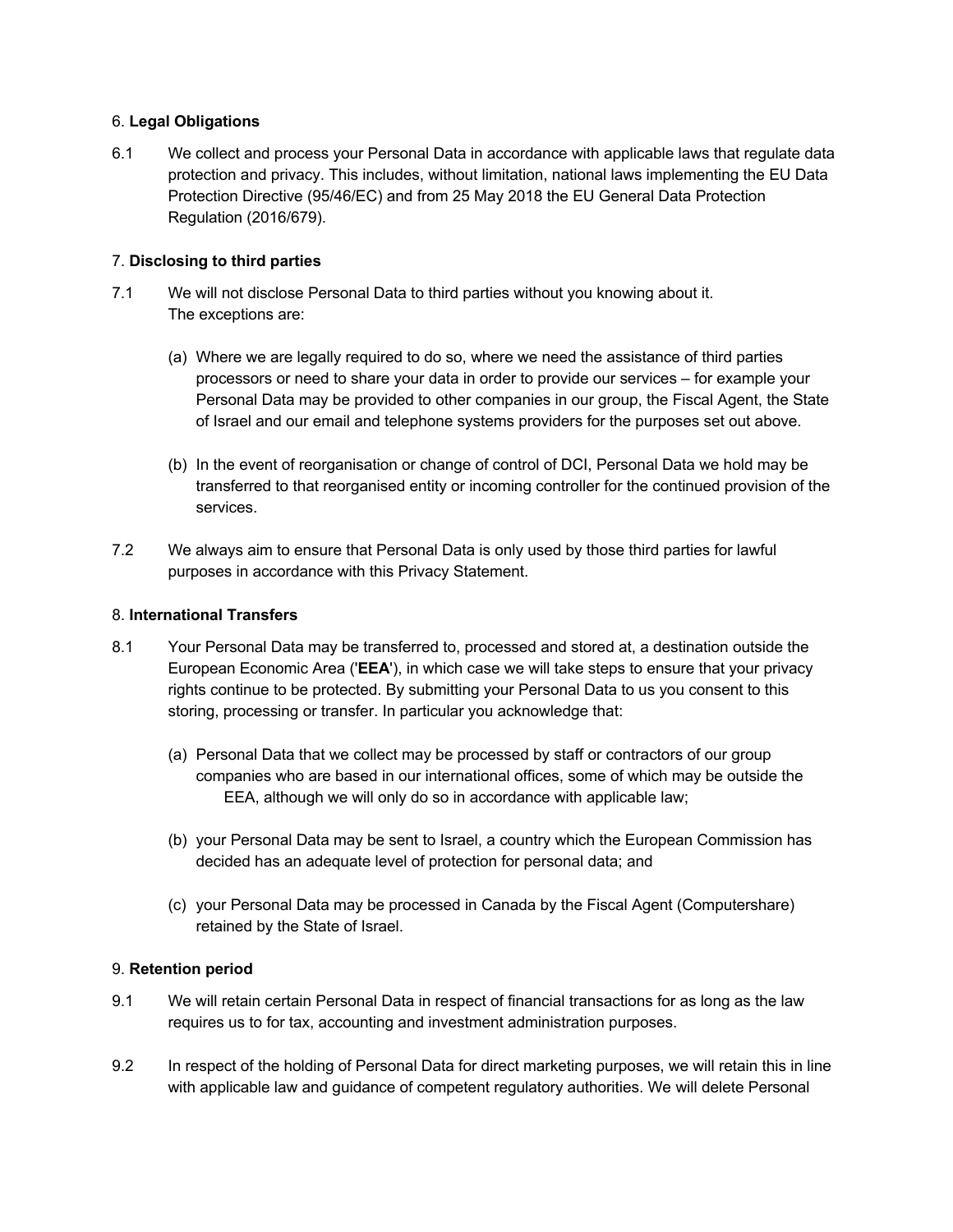Data that is no longer needed by DCI or will mark your data as 'do not contact' if you tell us you do not wish to be contacted in the future.

## 10. **Security to Protect Personal Data**

10.1 We employ appropriate technical and organisational security measures to protect your Personal Data from being accessed by unauthorised persons and against unlawful processing, accidental loss, destruction and damage. We also endeavour to take all reasonable steps to protect Personal Data from external threats. However, please be aware that there are always inherent risks in sending information by public networks or using public computers and we cannot 100% guarantee the security of data (including Personal Data) disclosed or transmitted over public networks.

# 11. **Your rights**

- 11.1 In accordance with your legal rights under applicable law, you can request information about the Personal Data that we hold about you, what we use that Personal Data for and who it may be disclosed to.
- 11.2 You can also request that we:
	- (a) correct Personal Data that we hold about you which is inaccurate or incomplete;
	- (b) erase your Personal Data without undue delay;
	- (c) no longer use your Personal Data for marketing purposes (please see paragraph 5.1 above); or
	- (d) provide you with a copy of your Personal Data in a readable format so you can transfer it to another organisation, for example, an alternative provider.

Please note however that, these rights may not apply to the extent that ongoing processing is necessary for us to comply with a legal obligation or is otherwise permitted under applicable law.

- 11.3 All of these requests may be forwarded on to a third party provider who is involved in the processing of your Personal Data.
- 11.4 If you would like to exercise any of the rights set out above, please write to our data protection contact at the email address in the 'Contact' section below. Where applicable law allows, we may request a fee to cover our administrative expenses in responding and may also require further information to verify your identity or locate the specific information you seek before we can respond in full.
- 11.5 If you are not satisfied with our response or believe we are processing your Personal Data other than in accordance with applicable law you can complain to the Information Commissioner's Office (ICO) in the United Kingdom.

# **12. Contact**

12.1 If you have further queries or requests relating to how we use Personal Data please contact our data protection contact at infoEN@israelbondsintl.com, or by post at our registered office at